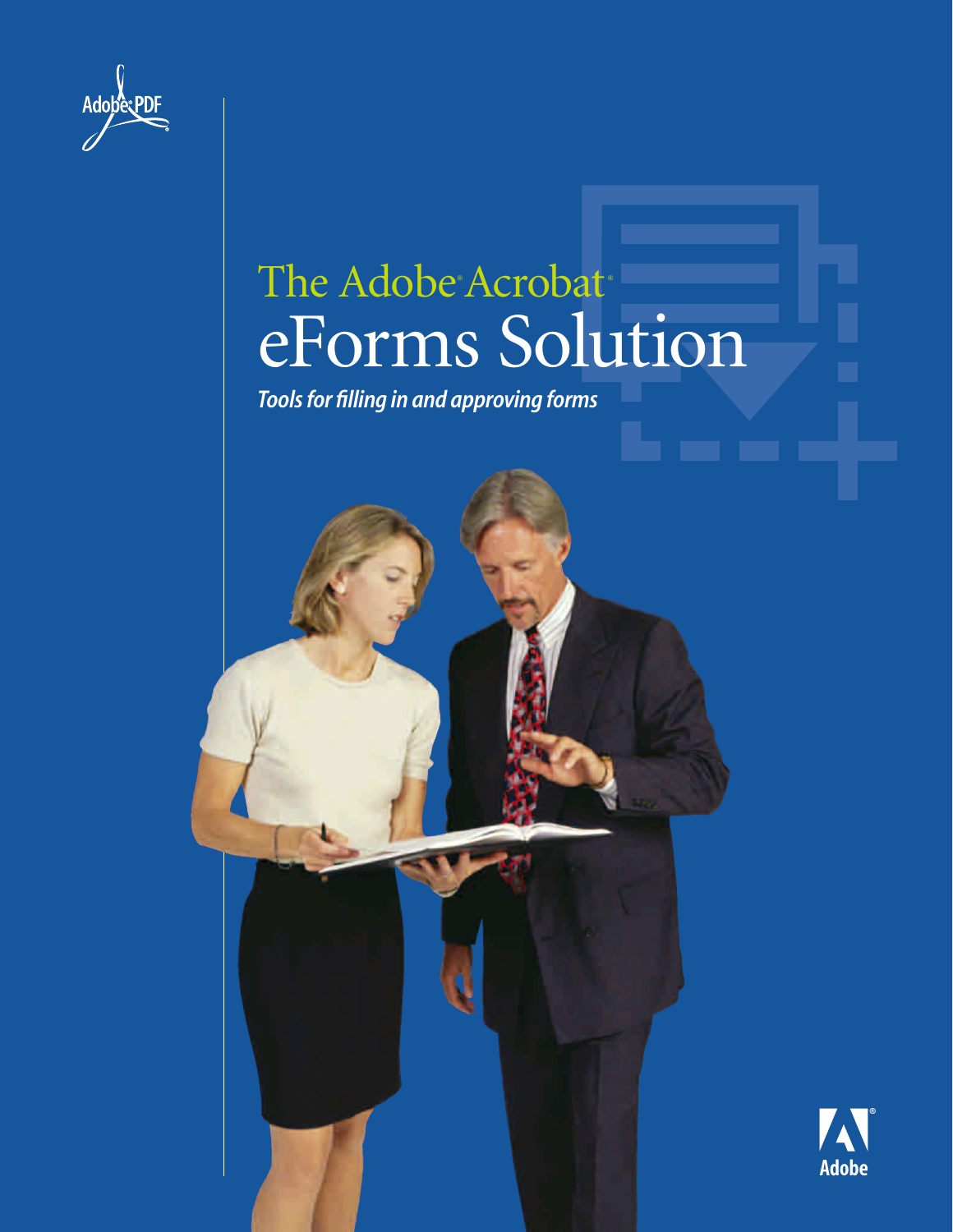# **An electronic forms solution**<br>More and more businesses are street converting paper documents to dig<br>comes to your company's forms, no<br>tion will do. You need a solution the<br>and feel of your paper forms and co<br>save forms on

#### Paper, paper, everywhere

Creating, filling in, and routing paper forms can be time-consuming and expensive. From time cards and expense reports to contracts and purchase orders, forms help you run your business, but a cumbersome paper-based forms workflow can hinder your workgroups' productivity and prevent them from focusing on the real work.



More and more businesses are streamlining their workflows by converting paper documents to digital documents. But when it comes to your company's forms, not just any electronic forms solution will do. You need a solution that will retain the exact look and feel of your paper forms and contracts while enabling users to save forms on their hard drives, fill them in anytime, and approve them with e-signatures. With an eForms solution built around Adobe Acrobat 5.0, Adobe Acrobat Approval 5.0, and Adobe Portable Document Format (PDF)—and tailored to your workflow needs by your own IT staff or an Acrobat solution provider—you can easily move paper-based processes to the Web and accelerate approval cycles. Now your organization can expedite forms submission and cut the costs associated with managing paper at the same time.

### The ideal eForms format

Because the Adobe Acrobat eForms solution is built around Adobe PDF, layout, formatting, and images remain intact, so you can feel confident that your electronic forms will look exactly like your paper forms. Faithfully preserving originals as Adobe PDF forms can reduce the training costs associated with merging to an electronic solution because employees, partners, and customers can still use the forms they are already familiar with. And unlike paper forms, Adobe PDF forms are intelligent: they automate calculations, support e-signatures and database connectivity, and interact with users as they make selections. With universally accessible Adobe PDF forms, you can be confident that anyone with Adobe Acrobat Reader® software can open your electronic forms across a broad range of hardware and software. And you can rest assured you've made a lasting investment, because Adobe PDF's support for industry standards such as XML means your electronic forms solution will be compatible with future technology trends.

### An efficient eForms solution

The Adobe Acrobat eForms solution is so much more than a way to convert forms to Adobe PDF. With two powerful applications from the Acrobat family of products—Adobe Acrobat 5.0 and Acrobat Approval 5.0 software—in addition to customized services from solution providers, the Adobe Acrobat eForms solution provides the tools workgroups need to cost-effectively convert an inefficient paper-based forms process to a streamlined electronic workflow. With Acrobat 5.0, easily convert existing forms—no matter what application they were created in—to interactive Adobe PDF forms, complete with pop-up boxes, buttons, and fields that can include automatic calculations, data validations, and custom actions. Then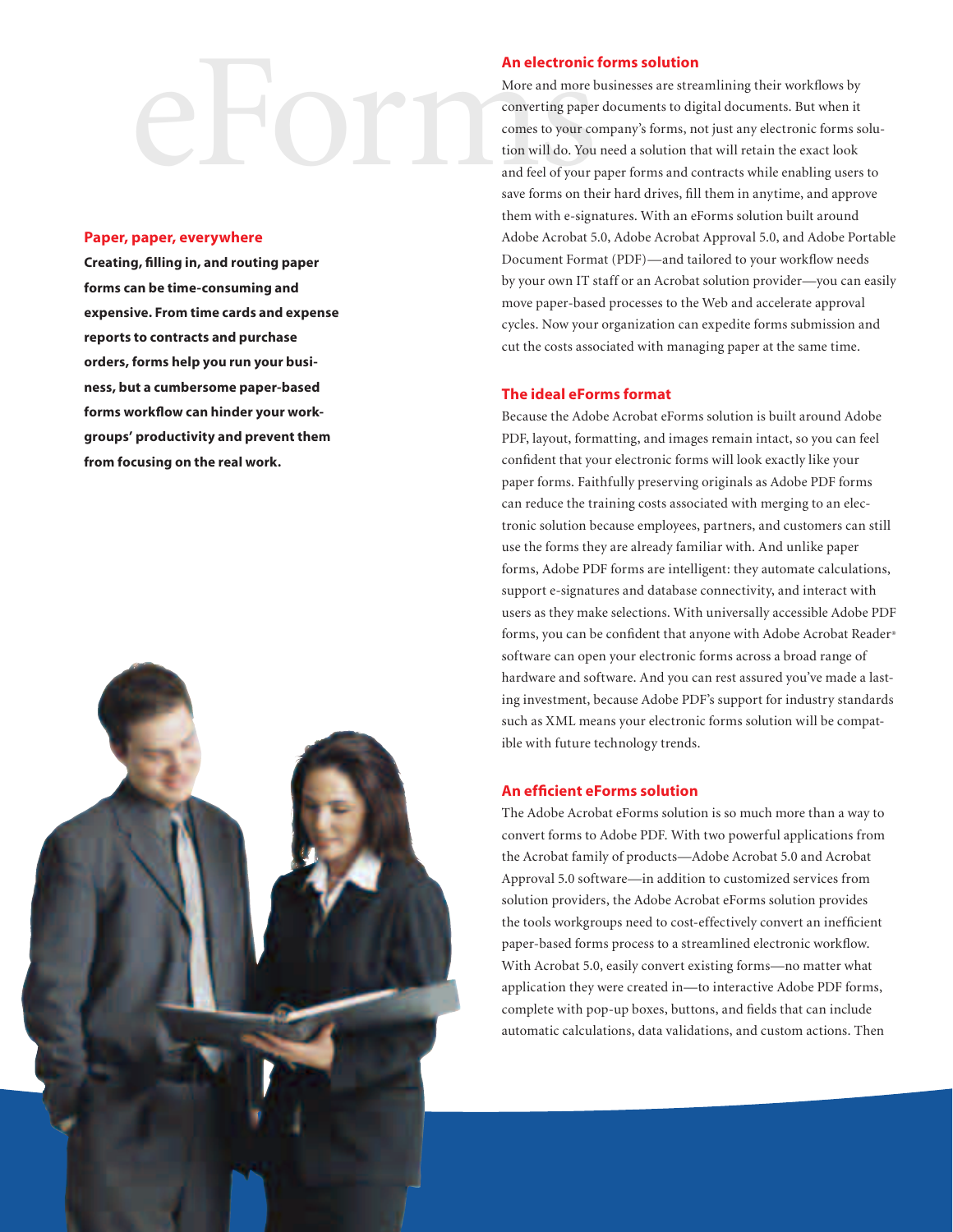your workgroups can use Acrobat Approval 5.0 to access eForms from the corporate intranet, fill them in, approve them by applying e-signatures, submit them from within their Web browsers, and even save them on their hard drives so they can fill them in offline or while traveling. With an Adobe Acrobat eForms workflow, organizations can save valuable time, which in turn saves money.

#### Something for everyone

From human resources and finance to engineering and manufacturing, organizations are constantly dealing with forms. And the Adobe Acrobat eForms solution can help organizations and workgroups be more productive. Human resources workgroups can convert time off requests, benefits applications, performance review forms, and 401(k) enrollment forms to Adobe PDF forms that can be stored, routed, and approved over the Web. Finance workgroups can turn anything from a purchase order to a job estimate into an Adobe PDF form so they can not only route and track it, but also build in mathematical calculations and extract important data for archiving. Engineering and manufacturing workgroups striving to ship products on time and stay ahead of the competition can save precious time and resources by converting existing ECO forms and other paper forms and contracts to Adobe PDF forms that can be accessed, completed, and submitted electronically. An eForms solution that combines Acrobat 5.0, Acrobat Approval 5.0, and customizations developed solely by your internal IT experts or with an Acrobat solution provider can deliver all this and more for any workgroup or organization.



Because it's Web-based, the Acrobat eForms solution helps you increase the accuracy of your forms data and cut the costs associated with managing paper.

#### Acrobat products in the Acrobat eForms solution

| <b>FEATURES</b>                                                     | <b>ACROBAT 5.0</b>                                              | <b>ACROBAT</b><br><b>APPROVAL 5.0</b>                                   | <b>ACROBAT</b><br><b>READER</b>                                                    |
|---------------------------------------------------------------------|-----------------------------------------------------------------|-------------------------------------------------------------------------|------------------------------------------------------------------------------------|
|                                                                     | Convert documents,<br>including forms, to<br>Adobe PDF and more | Fill in, save, and apply<br>e-signatures to existing<br>Adobe PDF forms | View and print Adobe PDF<br>files across a broad range<br>of hardware and software |
| Read and print Adobe PDF files                                      | X                                                               | X                                                                       | X                                                                                  |
| Fill in and submit Adobe PDF forms from within your browser         | X                                                               | X                                                                       | X                                                                                  |
| Attach files to Adobe PDF forms and documents                       | X                                                               | X                                                                       |                                                                                    |
| Apply e-signatures to Adobe PDF forms for approval                  | X                                                               | X                                                                       |                                                                                    |
| Save Adobe PDF forms on your hard drive                             | X                                                               | X                                                                       |                                                                                    |
| Apply security for tighter control over Adobe PDF forms             | X                                                               | X                                                                       |                                                                                    |
| Spell-check Adobe PDF forms to ensure accuracy                      | X                                                               | X                                                                       |                                                                                    |
| Create Adobe PDF forms that are accessible to the visually impaired | X                                                               |                                                                         |                                                                                    |
| Create dynamic, intelligent, interactive eForms                     | X                                                               |                                                                         |                                                                                    |
| Convert any document to a compact, searchable Adobe PDF file        | X                                                               |                                                                         |                                                                                    |
| Create e-signature fields so workgroups can approve forms digitally | X                                                               |                                                                         |                                                                                    |
| Add comments with electronic sticky notes, highlights, and more     | X                                                               |                                                                         |                                                                                    |
| Order your software today                                           | Volume licensing<br>available                                   | Volume licensing and<br>electronic software<br>download available       | Free download<br>available                                                         |
| <b>Find out more information</b>                                    | www.adobe.com/acrobat                                           | www.adobe.com/<br>products/acrapproval                                  | www.adobe.com/<br>acrobat/readstep.html                                            |

Find a solution provider to customize an Acrobat eForms solution for you. Visit *[www.adobe.com /epaper /eforms / main.html.](http://www.adobe.com/epaper/eforms/main.html)*